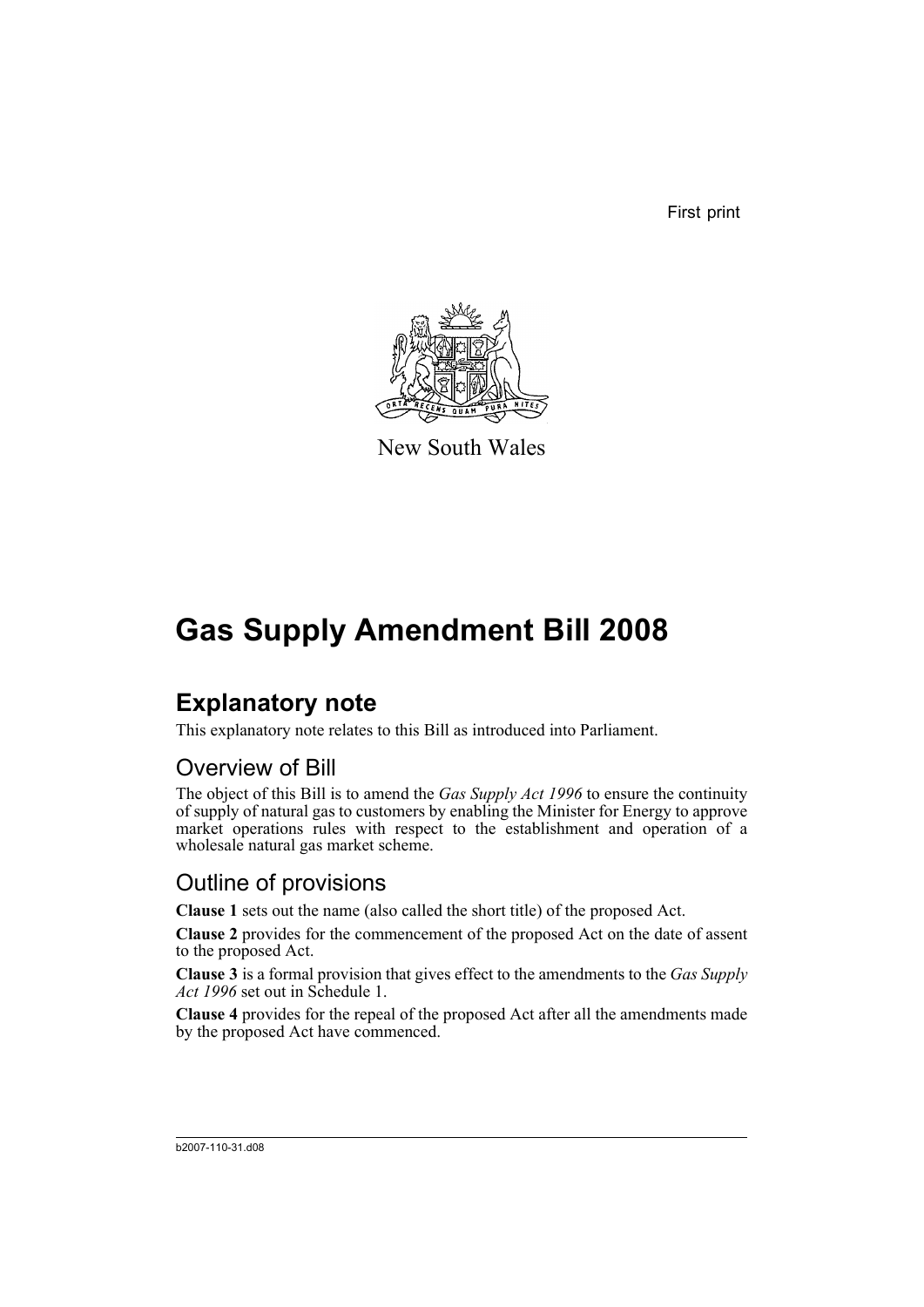Explanatory note

### **Schedule 1 Amendments**

**Schedule 1 [1]** omits a redundant provision.

**Schedule 1 [2]** provides that it is an object of the *Gas Supply Act 1996* (the *Principal Act*) to facilitate the continuity of supply of natural gas to customers.

**Schedule 1 [4]** inserts proposed section 33K (1) (d1) into the Principal Act to enable the Minister for Energy (the *Minister*) to approve rules under section 33K with respect to the establishment and operation of a wholesale natural gas market scheme to ensure the continuity of supply of natural gas to customers. The rules will apply to the owners and operators of natural gas transmission pipelines, shippers of natural gas and authorised reticulators and suppliers (the *scheme participants*). **Schedule 1 [5]** provides that any such rule may make provision for or with respect to interruptions in the supply of natural gas and the functions of the scheme regulator (being the person identified as such in the rules) with respect to ensuring compliance with the rules, which may include the power to make orders against scheme participants and the power to impose civil penalties of up to \$50,000 on scheme participants. The rules may also make provision for or with respect to the costs payable by a scheme participant if the scheme regulator makes an order against the scheme participant or imposes a civil penalty on the scheme participant and the recovery of any such costs or civil penalty. **Schedule 1 [8]** sets out the definitions of *natural gas transmission pipeline* and *shipper of natural gas*. **Schedule 1 [3]** makes a consequential amendment.

**Schedule 1 [6]** amends section 33K (5) (c) to provide that the Minister is not required to make available a copy of a rule with respect to the establishment and operation of a wholesale natural gas market scheme to each supplier or reticulator as is the case with other rules approved under section 33K.

**Schedule 1 [7]** inserts proposed section 33K (5) (d) that requires the Minister to make available on the internet site of the Department of Water and Energy, a copy of any rule approved by the Minister under section 33K. **Schedule 1 [13]** clarifies that proposed section  $33\text{K}(5)$  (d) does not apply to a rule approved by the Minister before the commencement of that proposed paragraph.

**Schedule 1 [9]** clarifies that a person may be convicted of an offence under section 33L of the Principal Act of contravening market operations rules even though that person may have been required to pay a civil penalty under market operations rules in respect of the same act or omission.

**Schedule 1 [10]** inserts proposed section 33LA into the Principal Act, which provides that the scheme operator under rules approved in respect of a matter under proposed section 33K (1)  $(d)$  or an officer or employee of the scheme operator does not incur any civil monetary liability for an act or omission in the exercise of a function under the rules unless the act or omission is done or made in bad faith or through negligence. The proposed section also provides that the operator of a natural gas transmission pipeline, or an officer or employee of the operator, does not incur any civil monetary liability in respect of a disclosure of information to the scheme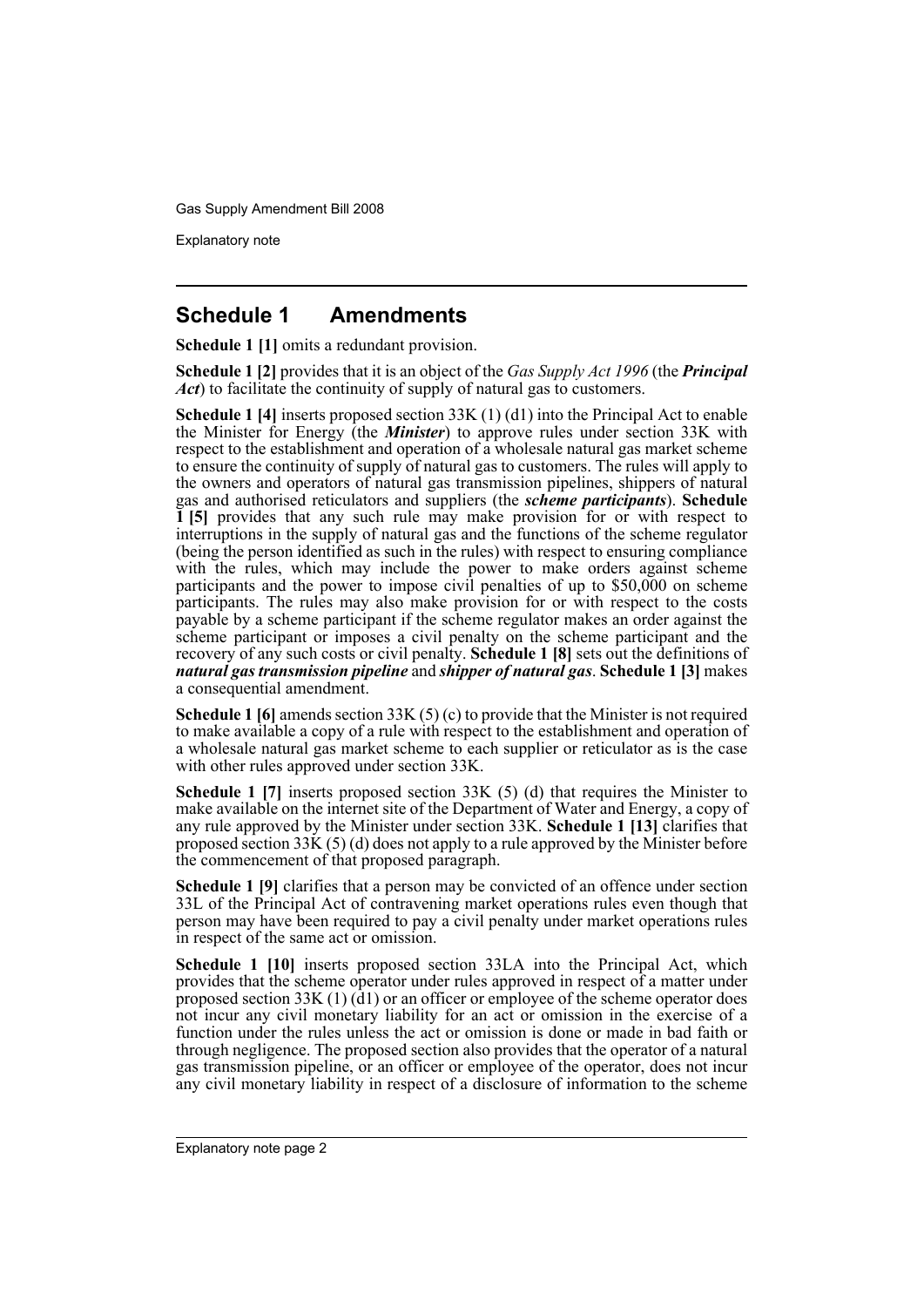Explanatory note

operator in compliance with, or in purported compliance with, a requirement under the rules unless the disclosure is made in bad faith or through negligence. The civil monetary liability for an act, omission or disclosure done or made through negligence is not to exceed the prescribed maximum amount. The scheme operator may enter into an agreement with a person varying or excluding the operation of a provision of the proposed section. The proposed section does not apply to any liability of an officer or employee of the scheme operator to the scheme operator or to any liability for death or bodily injury.

**Schedule 1 [11] and [14]** update references to a renamed Act and Department.

**Schedule 1 [12]** amends Schedule 2 to the Principal Act to enable savings and transitional regulations to be made as a consequence of the enactment of the proposed Act.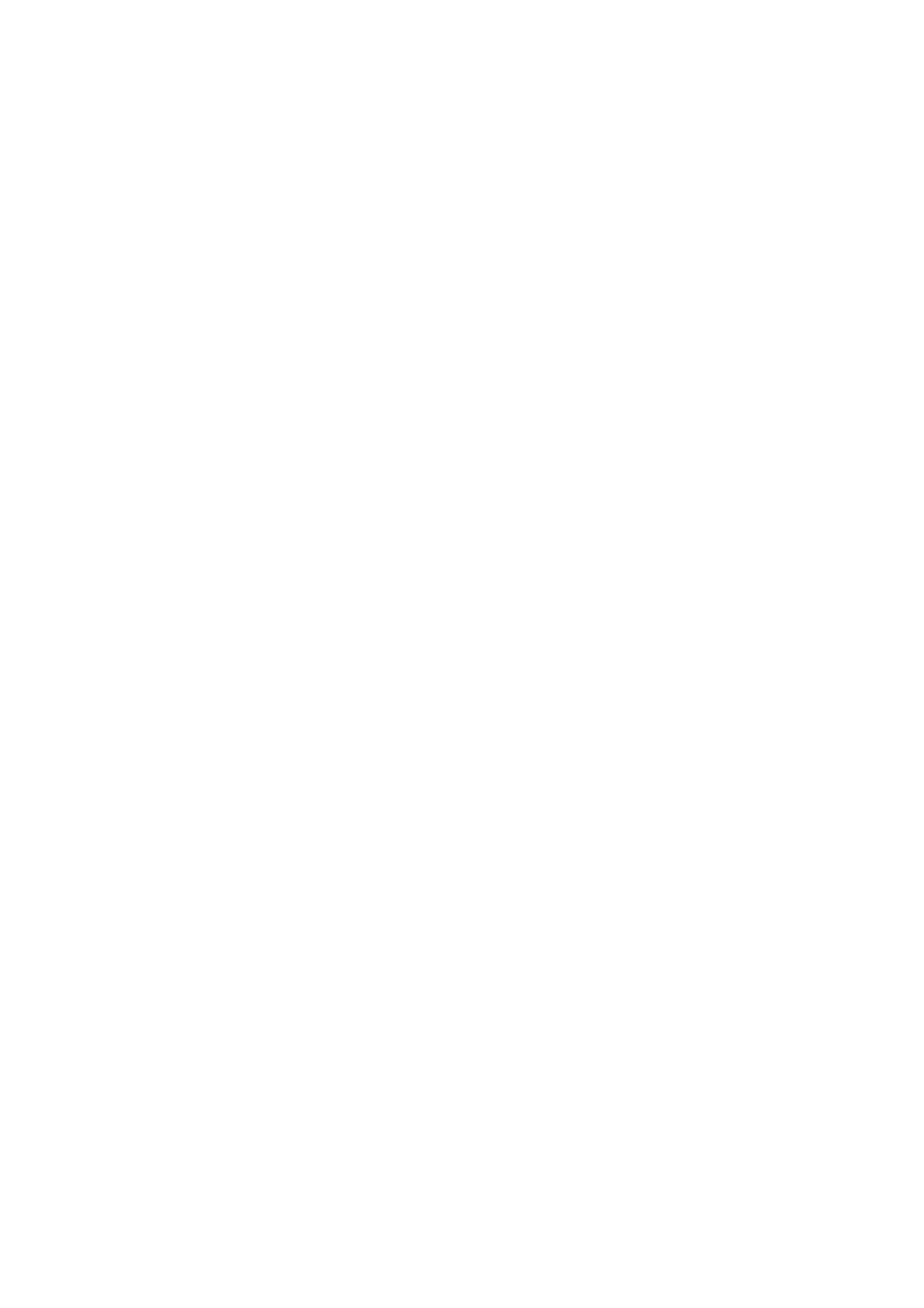First print



New South Wales

# **Gas Supply Amendment Bill 2008**

# **Contents**

|    |                                        | Page |
|----|----------------------------------------|------|
| 1  | Name of Act                            |      |
| 2. | Commencement                           |      |
| 3  | Amendment of Gas Supply Act 1996 No 38 |      |
| 4  | Repeal of Act                          |      |
|    | Schedule 1 Amendments                  |      |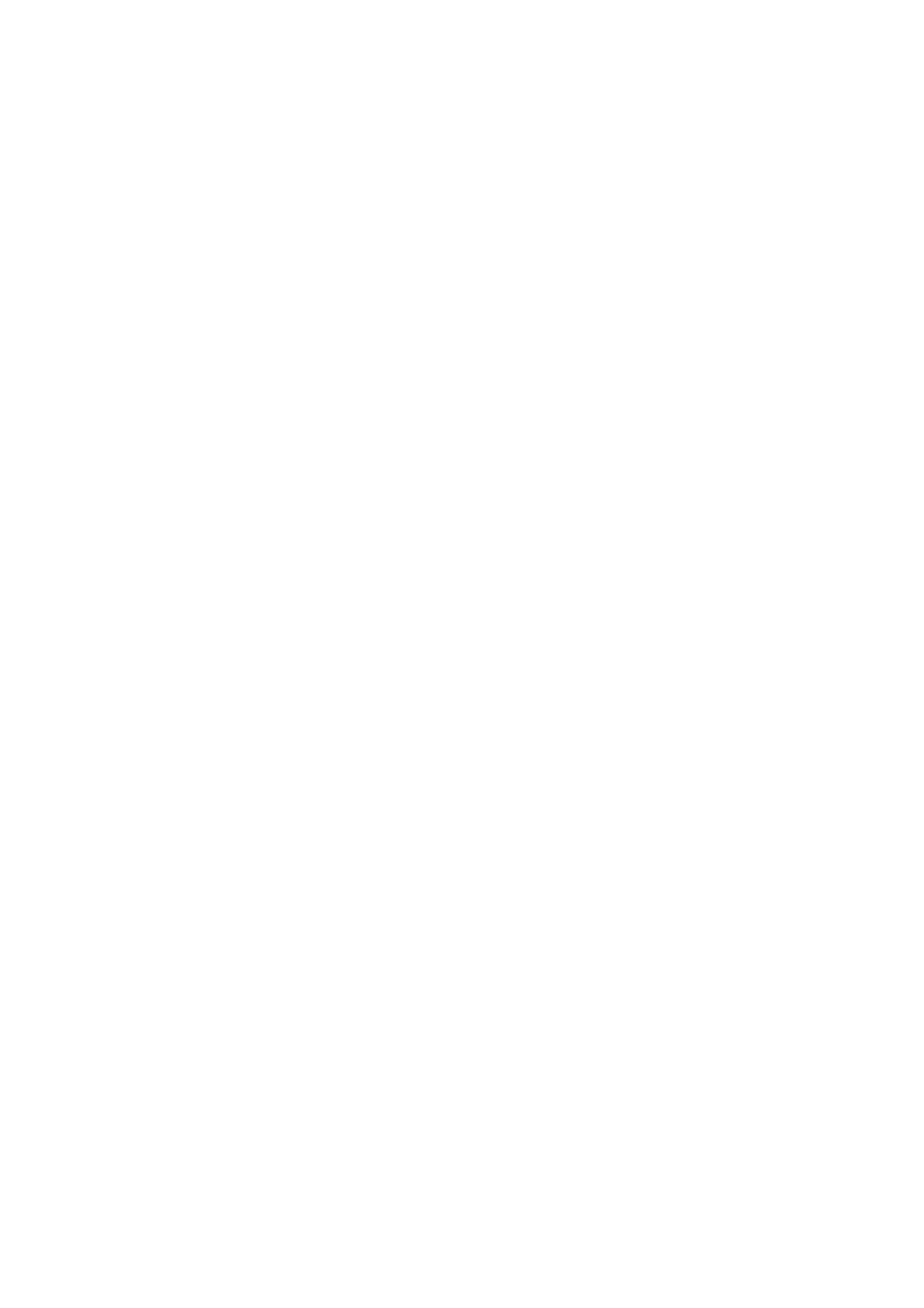

New South Wales

# **Gas Supply Amendment Bill 2008**

No , 2008

#### **A Bill for**

An Act to amend the *Gas Supply Act 1996* with respect to ensuring the continuity of supply of natural gas to customers; and for other purposes.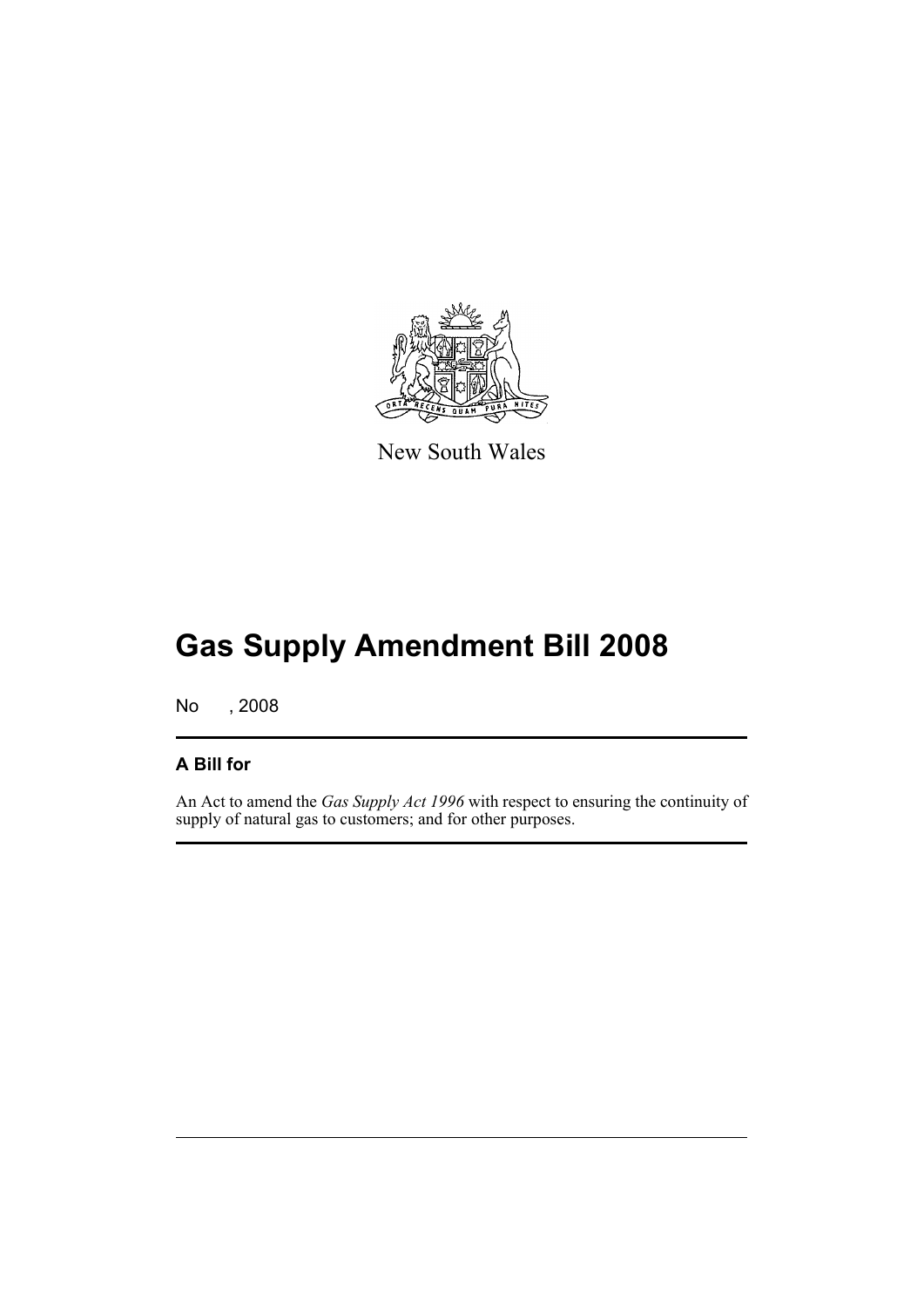<span id="page-7-3"></span><span id="page-7-2"></span><span id="page-7-1"></span><span id="page-7-0"></span>

|              |                                                                                                                  | The Legislature of New South Wales enacts:                                                                                                                | 1                   |  |  |
|--------------|------------------------------------------------------------------------------------------------------------------|-----------------------------------------------------------------------------------------------------------------------------------------------------------|---------------------|--|--|
| 1            |                                                                                                                  | Name of Act<br>This Act is the <i>Gas Supply Amendment Act 2008</i> .                                                                                     | $\overline{2}$<br>3 |  |  |
| $\mathbf{2}$ |                                                                                                                  | <b>Commencement</b><br>This Act commences on the date of assent to this Act.                                                                              | $\overline{4}$<br>5 |  |  |
| 3            |                                                                                                                  | Amendment of Gas Supply Act 1996 No 38<br>The Gas Supply Act 1996 is amended as set out in Schedule 1.                                                    | 6<br>$\overline{7}$ |  |  |
| 4            | <b>Repeal of Act</b><br>This Act is repealed on the day following the day on which this Act<br>(1)<br>commences. |                                                                                                                                                           |                     |  |  |
|              | (2)                                                                                                              | The repeal of this Act does not, because of the operation of section 30<br>of the <i>Interpretation Act 1987</i> , affect any amendment made by this Act. | 11<br>12            |  |  |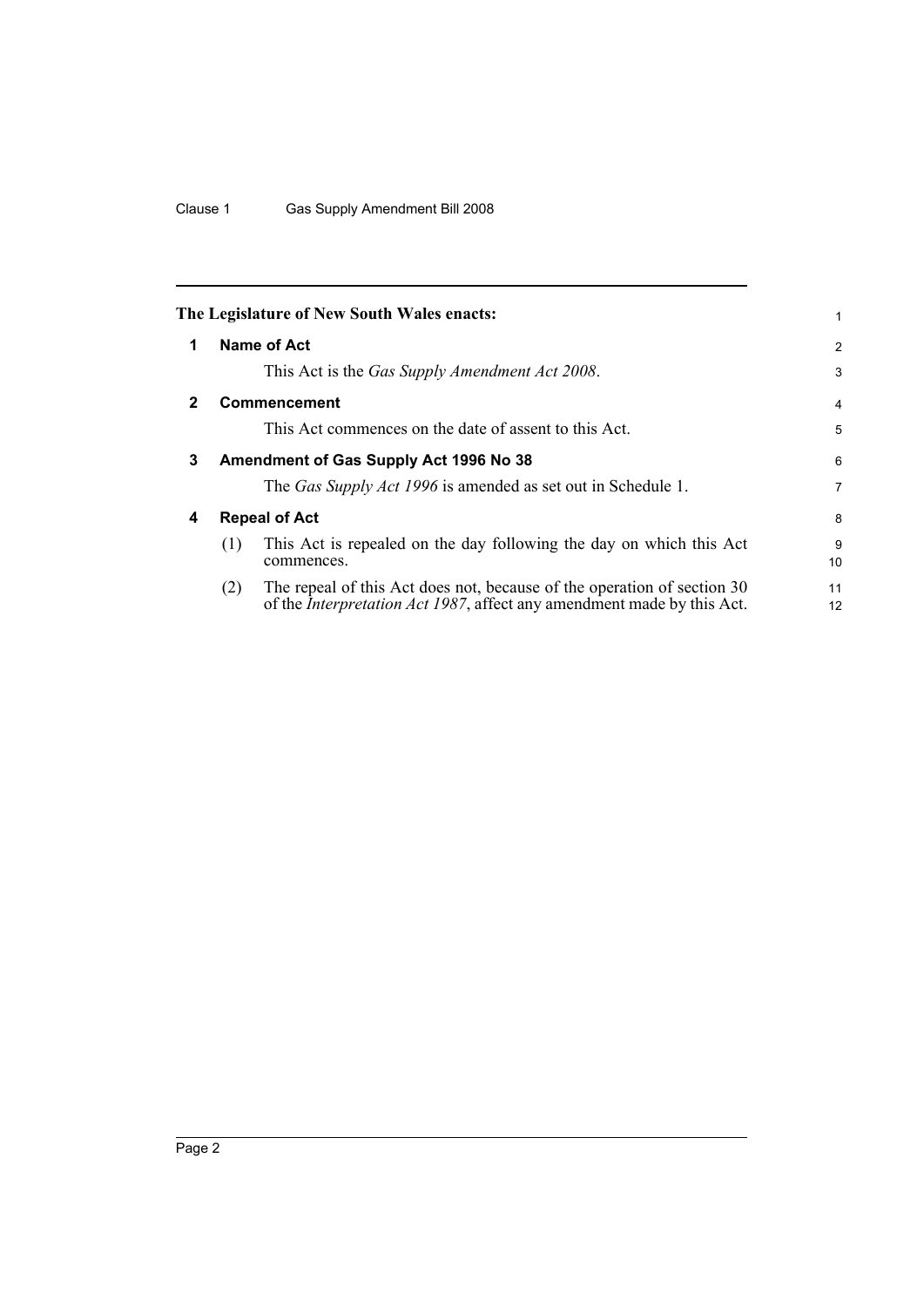Amendments Schedule 1

<span id="page-8-0"></span>

|     | <b>Schedule 1</b>                  |                     |      | <b>Amendments</b>                                                                                                                                                                                                                                                                                           | $\mathbf{1}$               |  |
|-----|------------------------------------|---------------------|------|-------------------------------------------------------------------------------------------------------------------------------------------------------------------------------------------------------------------------------------------------------------------------------------------------------------|----------------------------|--|
|     |                                    |                     |      | (Section 3)                                                                                                                                                                                                                                                                                                 | 2                          |  |
| [1] | <b>Section 2 Commencement</b>      |                     |      |                                                                                                                                                                                                                                                                                                             | 3                          |  |
|     |                                    | Omit section 2 (2). |      |                                                                                                                                                                                                                                                                                                             |                            |  |
| [2] | <b>Section 3 Objects</b>           |                     |      |                                                                                                                                                                                                                                                                                                             | 5                          |  |
|     | Insert after section $3(1)(b)$ :   |                     |      |                                                                                                                                                                                                                                                                                                             | $\,6$                      |  |
|     |                                    | (b1)                |      | to facilitate the continuity of supply of natural gas to<br>customers,                                                                                                                                                                                                                                      | 7<br>8                     |  |
| [3] | Part 2A                            |                     |      |                                                                                                                                                                                                                                                                                                             | 9                          |  |
|     |                                    |                     |      | Insert "wholesale and" after "gas" in the heading to the Part.                                                                                                                                                                                                                                              | 10                         |  |
| [4] |                                    |                     |      | <b>Section 33K Market operations rules</b>                                                                                                                                                                                                                                                                  | 11                         |  |
|     | Insert after section $33K(1)(d)$ : |                     |      |                                                                                                                                                                                                                                                                                                             | 12                         |  |
|     |                                    | (d1)                |      | the establishment and operation of a wholesale natural gas<br>market scheme, to ensure the continuity of supply of<br>natural gas to customers, that will apply to the owners and<br>operators of natural gas transmission pipelines, shippers of<br>natural gas and authorised reticulators and suppliers, | 13<br>14<br>15<br>16<br>17 |  |
| [5] | Section 33K (2A)                   |                     |      |                                                                                                                                                                                                                                                                                                             | 18                         |  |
|     | Insert after section $33K(2)$ :    |                     |      |                                                                                                                                                                                                                                                                                                             | 19                         |  |
|     | (2A)                               |                     |      | Rules referred to in subsection $(1)$ $(d1)$ may make provision for<br>or with respect to the following:                                                                                                                                                                                                    | 20<br>21                   |  |
|     |                                    | (a)                 |      | interruptions to the supply of natural gas in circumstances<br>specified in the rules,                                                                                                                                                                                                                      | 22<br>23                   |  |
|     |                                    | (b)                 |      | the functions of the scheme regulator (being the person<br>identified as such by the rules) with respect to ensuring<br>compliance with the rules, including:                                                                                                                                               | 24<br>25<br>26             |  |
|     |                                    |                     | (i)  | the power to make orders against the owners and<br>operators of natural gas transmission pipelines,<br>shippers of natural gas and authorised reticulators<br>and suppliers (the <i>scheme participants</i> ), and                                                                                          | 27<br>28<br>29<br>30       |  |
|     |                                    |                     | (ii) | the power to impose civil penalties of up to \$50,000<br>on scheme participants for failure to comply with<br>the rules or any order of the scheme regulator,                                                                                                                                               | 31<br>32<br>33             |  |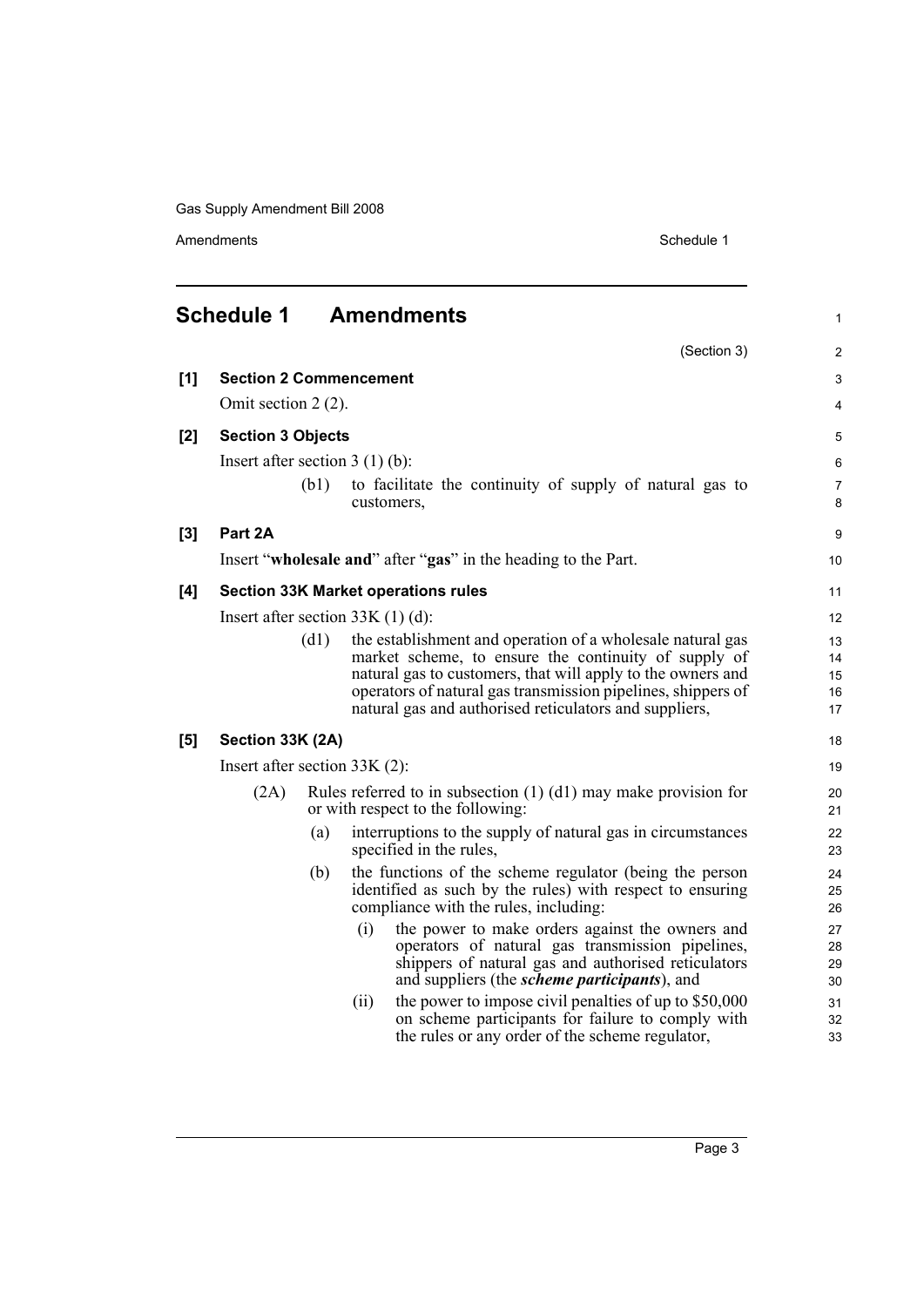Schedule 1 Amendments

|                     |                                 | (c)      | the costs payable by a scheme participant if the scheme<br>regulator makes an order against the scheme participant or<br>imposes a civil penalty on the scheme participant, and the<br>recovery of any such costs or civil penalty.                                     | $\mathbf{1}$<br>$\overline{2}$<br>3<br>4 |
|---------------------|---------------------------------|----------|-------------------------------------------------------------------------------------------------------------------------------------------------------------------------------------------------------------------------------------------------------------------------|------------------------------------------|
| [6]                 | Section 33K (5) (c)             |          |                                                                                                                                                                                                                                                                         | 5                                        |
|                     | Omit "reticulator.".            |          |                                                                                                                                                                                                                                                                         | 6                                        |
|                     |                                 |          | Insert instead "reticulator, unless the rule is approved in respect of a matter<br>referred to in subsection $(1)$ $(d1)$ , and".                                                                                                                                       | 7<br>8                                   |
| $\lbrack 7 \rbrack$ | Section 33K (5) (d)             |          |                                                                                                                                                                                                                                                                         | 9                                        |
|                     |                                 |          | Insert after section $33K(5)(c)$ :                                                                                                                                                                                                                                      | 10                                       |
|                     |                                 | (d)      | the Minister must make available a copy of the rule on the<br>internet site of the Department.                                                                                                                                                                          | 11<br>12                                 |
| [8]                 | Section 33K (8)                 |          |                                                                                                                                                                                                                                                                         | 13                                       |
|                     | Insert after section $33K(7)$ : |          |                                                                                                                                                                                                                                                                         | 14                                       |
|                     | (8)                             |          | In this section:                                                                                                                                                                                                                                                        | 15                                       |
|                     |                                 |          | natural gas transmission pipeline means the gas pipes and<br>associated equipment that are used to convey and control the<br>conveyance of natural gas to distribution pipelines and to the<br>premises of customers, but does not include:                             | 16<br>17<br>18<br>19                     |
|                     |                                 | (a)      | any distribution pipeline (other than a pipeline that the<br>regulations declare to be, or to form part of, a natural gas<br>transmission pipeline), or                                                                                                                 | 20<br>21<br>22                           |
|                     |                                 | (b)      | any gas installation, or                                                                                                                                                                                                                                                | 23                                       |
|                     |                                 | (c)      | any gas pipe or associated equipment that is wholly<br>situated on land owned by the person who owns or controls<br>the gas pipe or equipment, or                                                                                                                       | 24<br>25<br>26                           |
|                     |                                 | (d)      | any gas pipe or associated equipment that the regulations<br>declare not to be, or not to form part of, a natural gas<br>transmission pipeline.                                                                                                                         | 27<br>28<br>29                           |
|                     |                                 | own use. | shipper of natural gas means a person that purchases services<br>with respect to the transmission of natural gas by way of a natural<br>gas transmission pipeline from the owner or operator of the<br>pipeline, whether or not the gas is transported for the person's | 30<br>31<br>32<br>33<br>34               |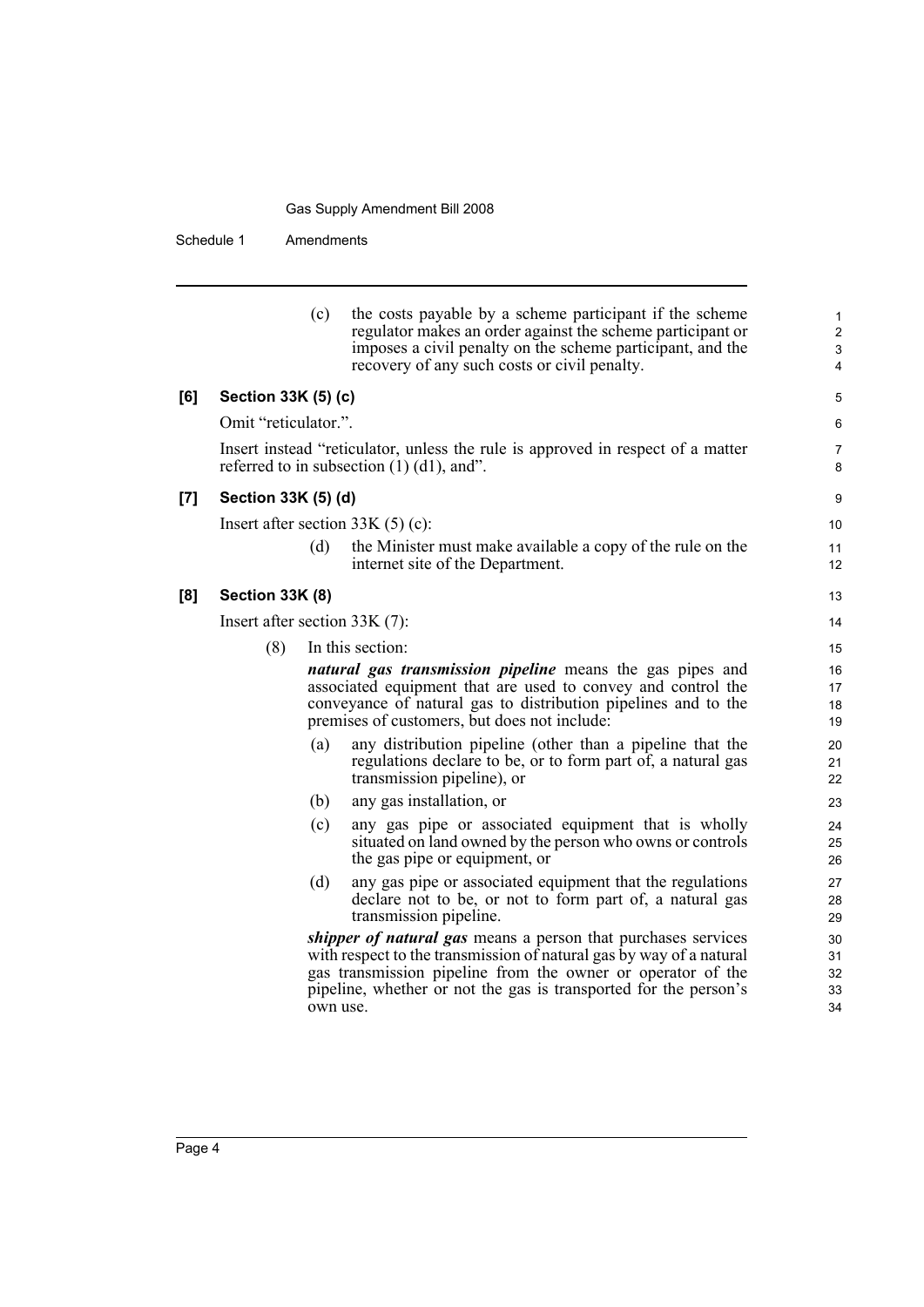Amendments **Amendments** Schedule 1

#### **[9] Section 33L Obligations under rules** Insert after section 33L (4): (5) A person may be convicted of an offence under this section even though that person may have been required to pay a civil penalty under market operations rules in respect of the same act or omission. **[10] Section 33LA** Insert after section 33L: **33LA Civil liability of scheme operator under section 33K (1) (d1) rules** (1) The scheme operator, or an officer or employee of the scheme operator, does not incur any civil monetary liability for an act or omission in the exercise, or purported exercise, of a function of the scheme operator under the rules unless the act or omission is done or made in bad faith or through negligence. (2) The operator of a natural gas transmission pipeline, or an officer or employee of the operator, does not incur any civil monetary liability in respect of a disclosure of information to the scheme operator in compliance with, or in purported compliance with, a requirement under the rules unless the disclosure is made in bad faith or through negligence. (3) The civil monetary liability for an act or omission of a kind referred to in subsection  $(1)$ , or of a disclosure referred to in subsection (2), done or made through negligence may not exceed the maximum amount prescribed by the regulations. (4) For the purposes of subsection (3), the regulations may: (a) prescribe maximum amounts that are limited in their application to persons, events, circumstances, losses or periods specified in the regulations, and (b) prescribe maximum amounts that vary in their application according to the persons to whom or the events, circumstances, losses or periods to which they are expressed to apply, and (c) prescribe the manner in which a maximum amount is to be divided amongst claimants. (5) The scheme operator may enter into an agreement with a person varying or excluding the operation of a provision of this section (other than subsection  $(6)$   $(b)$ ) and, to the extent of that agreement, that provision does not apply. 1  $\mathfrak{p}$ 3 4 5 6 7 8 9 10 11 12 13 14 15 16 17 18 19 20 21  $22$ 23 24 25 26 27 28 29 30 31 32 33 34 35 36 37 38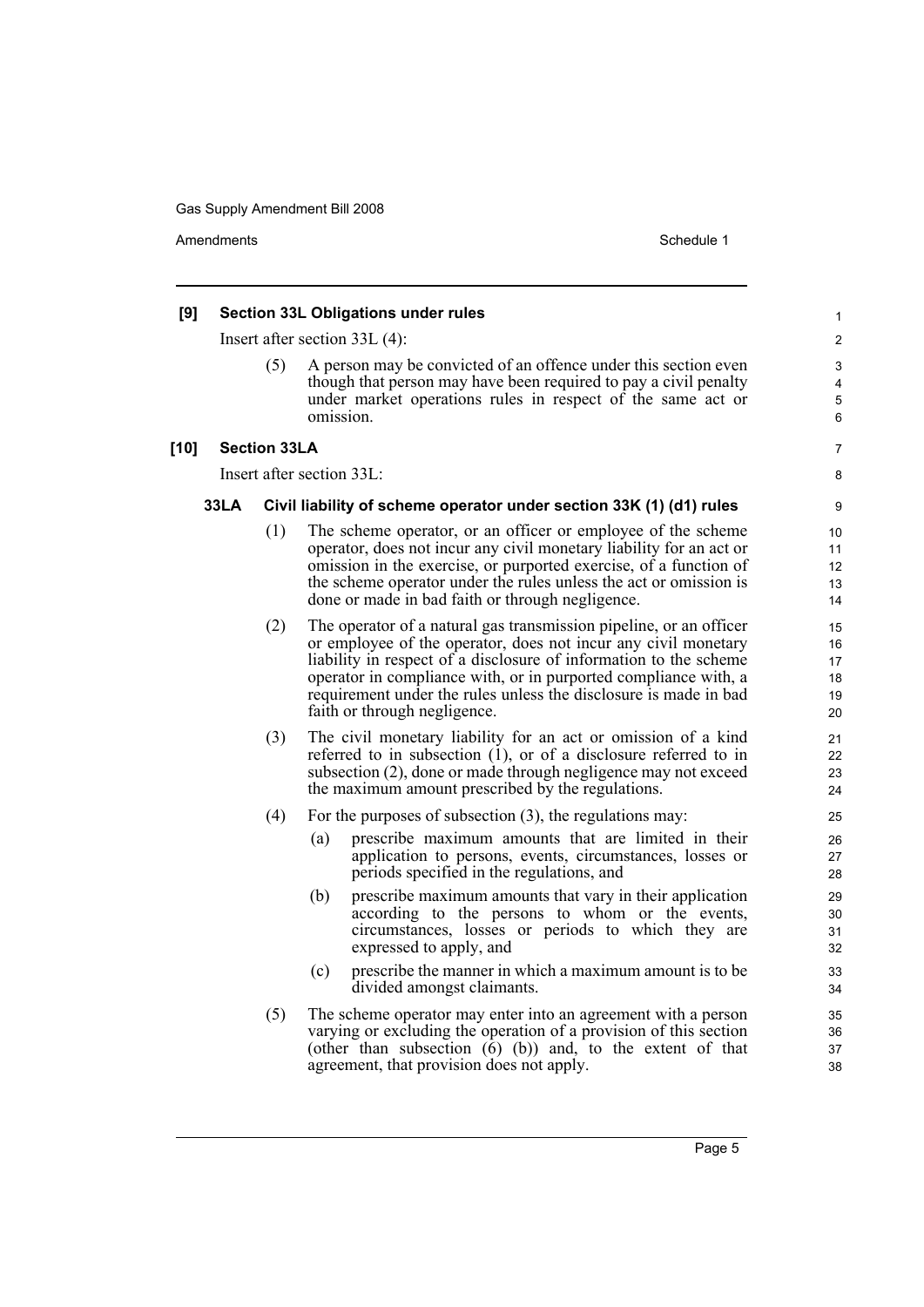Schedule 1 Amendments

|        | (6)                  | This section does not apply to:                                                                                                                                                                                                       |
|--------|----------------------|---------------------------------------------------------------------------------------------------------------------------------------------------------------------------------------------------------------------------------------|
|        |                      | any liability of an officer or employee of the scheme<br>(a)<br>operator to the scheme operator, or                                                                                                                                   |
|        |                      | any liability for death or bodily injury.<br>(b)                                                                                                                                                                                      |
|        | (7)                  | In this section:                                                                                                                                                                                                                      |
|        |                      | <i>civil monetary liability</i> means liability to pay damages or<br>compensation or any other amount in a civil proceeding, but does<br>not include liability to pay a civil penalty under the rules or the<br>costs of proceedings. |
|        |                      | <i>rules</i> means the rules referred to in section $33K(1)(d1)$ .                                                                                                                                                                    |
|        |                      | scheme operator means the person identified as the scheme<br>operator by the rules.                                                                                                                                                   |
| $[11]$ |                      | <b>Schedule 1 Amendment of other Acts and instruments</b>                                                                                                                                                                             |
|        |                      | Omit "Gas Act 1986" from Schedule 1.7.                                                                                                                                                                                                |
|        |                      | Insert instead "Gas Industry Restructuring Act 1986".                                                                                                                                                                                 |
| [12]   |                      | Schedule 2 Savings, transitional and other provisions                                                                                                                                                                                 |
|        |                      | Insert at the end of clause $1(1)$ :                                                                                                                                                                                                  |
|        |                      | Gas Supply Amendment Act 2008                                                                                                                                                                                                         |
| [13]   | <b>Schedule 2</b>    |                                                                                                                                                                                                                                       |
|        | Insert after Part 4: |                                                                                                                                                                                                                                       |
|        | Part 5               | Provisions consequent on enactment of<br><b>Gas Supply Amendment Act 2008</b>                                                                                                                                                         |
|        | 22                   | Publication of market operations rules on internet                                                                                                                                                                                    |
|        |                      | Section 33K (5) (d), as inserted by the Gas Supply Amendment<br>Act 2008, does not extend to a rule, or a rule amending or<br>revoking a rule, approved by the Minister before the<br>commencement of that paragraph.                 |